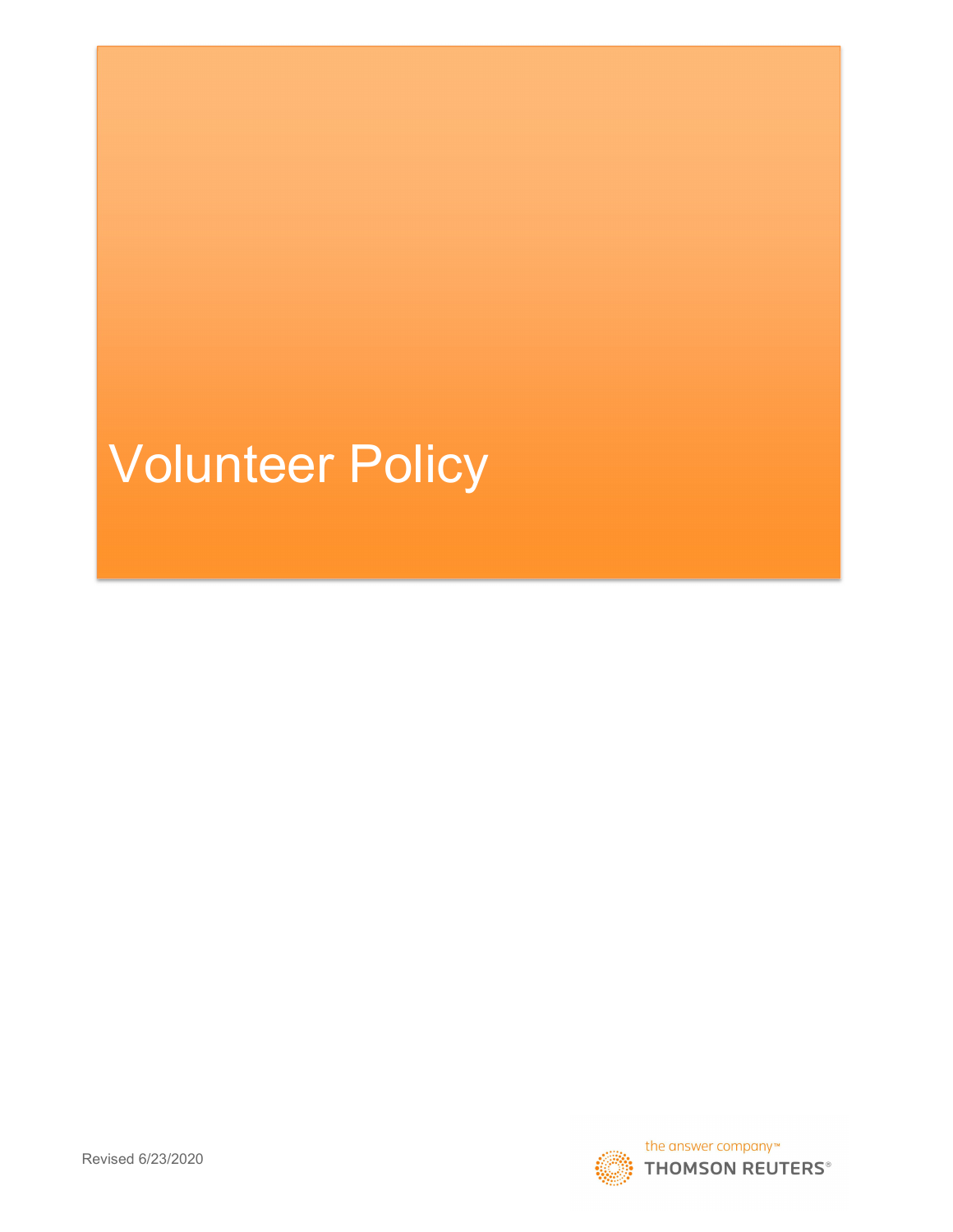## VOLUNTEER POLICY

The purpose of this policy is to outline the opportunities and procedures for Thomson Reuters employees to engage in community volunteering activities. By allowing all regular employees time off to volunteer, Thomson Reuters can continue to invest in its local communities, and have a meaningful impact on the world around us one community at a time.

Thomson Reuters encourages employees from across the business to take part in volunteering activities with recognized charities and community organizations including accredited schools. Through December 31, 2020, all regular employees globally will receive 32 hours paid time off to volunteer – that is double the standard 16 hours\*. Please note, this program change is for 2020 only.

\*Part-time employees are eligible if their regularly scheduled hours are 20 or more per week. Multiply the number of hours worked in a day by two; the result is the annual number of hours eligible for paid time off to volunteer (4 hours a day  $x$  2 = 8 hours a year).

#### GUIDELINES FOR VOLUNTEERING

Volunteering during working hours is at your manager's discretion and subject to the needs of the business. You should obtain your manager's approval to use paid time off to volunteer and then log your paid volunteer hours into My Community. For full details of how to apply for volunteering, read our My Volunteer FAQ in My Community. Employees can log their paid time off to volunteer and personal volunteer hours in the My Community portal. Employees have 60 days into a new year to log hours for the previous year.

#### RECOGNIZED CHARITIES AND COMMUNITY ORGANIZATIONS

Through this policy and our programs, we support organizations that are registered as a charity not-for-profit or tax exempt organizations and accredited schools. The company will not support employee efforts for organizations that discriminate; organizations, private foundations, or programs that fund terrorist groups or activities; political causes, candidates, organizations or campaigns; or religious organizations for denominational or religious purposes. The company reserves the right also to withhold support for other charities or for particular campaigns that it deems violates the spirit of any of the above exclusions.

The company will not support religious organizations for denominational or religious purposes. If a religious organization has a community outreach program with a tax ID number, EIN number or registered charity number, these programs could be reviewed for approval into My Community. You can search for the organization's tax ID or EIN number on Guidestar. Please see examples below.

Ineligible - A Church runs a weekly soup kitchen, but the soup kitchen is not recognized with its own tax ID number, EIN number or registered charity number - they are simply a program run by the Church and funded directly by the Church.

Eligible - The Church soup kitchen is registered independently with its own tax ID number, EIN number or registered charity number and is registered independently. In this case, the soup kitchen would be eligible.

Below are some sites you can visit to check the charitable status of organizations in some of our larger regions.

UK: Charity Commission US: Guidestar US India: GuideStar India Canada: Canada Revenue Agency.



1